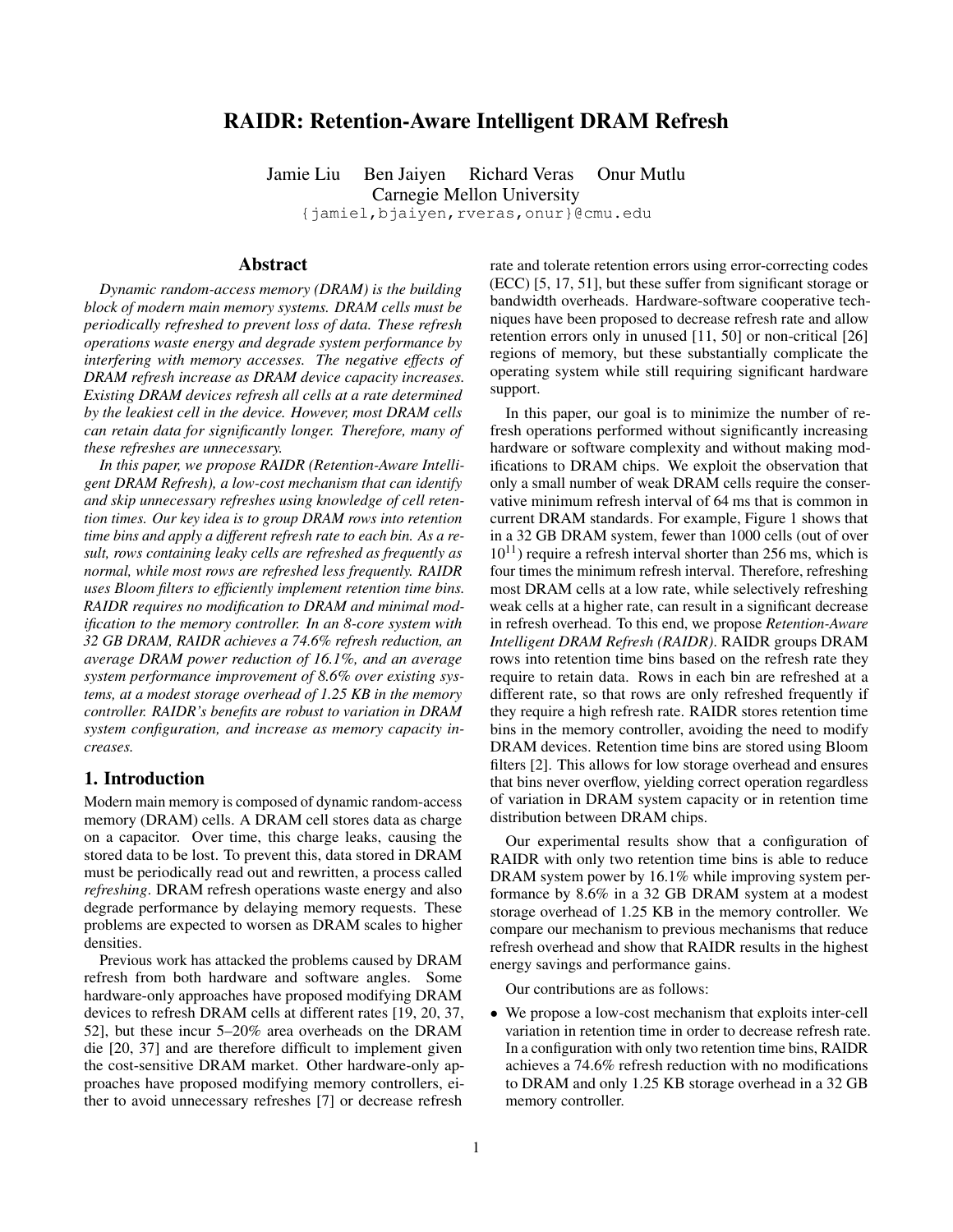

**Figure 1: DRAM cell retention time distribution in a 60 nm process (based on data from [21])**



**Figure 2: DRAM system organization**

• We show that RAIDR is configurable, allowing a system designer to balance implementation overhead and refresh reduction. We show that RAIDR scales effectively to projected future systems, offering increasing performance and energy benefits as DRAM devices scale in density.

### 2. Background and Motivation

### 2.1. DRAM Organization and Operation

We present a brief outline of the organization and operation of a modern DRAM main memory system. Physical structures such as the DIMM, chip, and sub-array are abstracted by the logical structures of rank and bank for clarity where possible. More details can be found in [18].

A modern DRAM main memory system is organized hierarchically as shown in Figure 2a. The highest level of the hierarchy is the channel. Each channel has command, address, and data buses that are independent from those of other channels, allowing for fully concurrent access between channels. A channel contains one or more ranks. Each rank corresponds to an independent set of DRAM devices. Hence, all ranks in a channel can operate in parallel, although this *rank-level parallelism* is constrained by the shared channel bandwidth. Within each rank is one or more banks. Each bank corresponds to a distinct DRAM cell array. As such, all banks in a rank can operate in parallel, although this *bank-level parallelism* is constrained both by the shared channel bandwidth as well as by resources that are shared between banks on each DRAM device, such as device power.

Each DRAM bank consists of a two-dimensional array of DRAM cells, as shown in Figure 2b. A DRAM cell consists of a capacitor and an access transistor. Each access transistor connects a capacitor to a wire called a *bitline* and is controlled by a wire called a *wordline*. Cells sharing a wordline form a *row*. Each bank also contains a row of sense amplifiers, where each sense amplifier is connected to a single bitline. This row of sense amplifiers is called the bank's *row buffer*.

Data is represented by charge on a DRAM cell capacitor. In order to access data in DRAM, the row containing the data must first be *opened* (or *activated*) to place the data on the bitlines. To open a row, all bitlines must previously be precharged to  $V_{DD}/2$ . The row's wordline is enabled, connecting all capacitors in that row to their respective bitlines. This causes charge to flow from the capacitor to the bitline (if the capacitor is charged to *VDD*) or vice versa (if the capacitor is at 0 V). In either case, the sense amplifier connected to that bitline detects the voltage change and amplifies it, driving the bitline fully to either  $V_{DD}$  or 0 V. Data in the open row can then be read or written by sensing or driving the voltage on the appropriate bitlines.

Successive accesses to the same row, called *row hits*, can be serviced without opening a new row. Accesses to different rows in the same bank, called *row misses*, require a different row to be opened. Since all rows in the bank share the same bitlines, only one row can be open at a time. To close a row, the row's word line is disabled, disconnecting the capacitors from the bitlines, and the bitlines are *precharged* to *VDD*/2 so that another row can be opened. Opening a row requires driving the row's wordline as well as all of the bitlines; due to the high parasitic capacitance of each wire, opening a row is expensive both in latency and in power. Therefore, row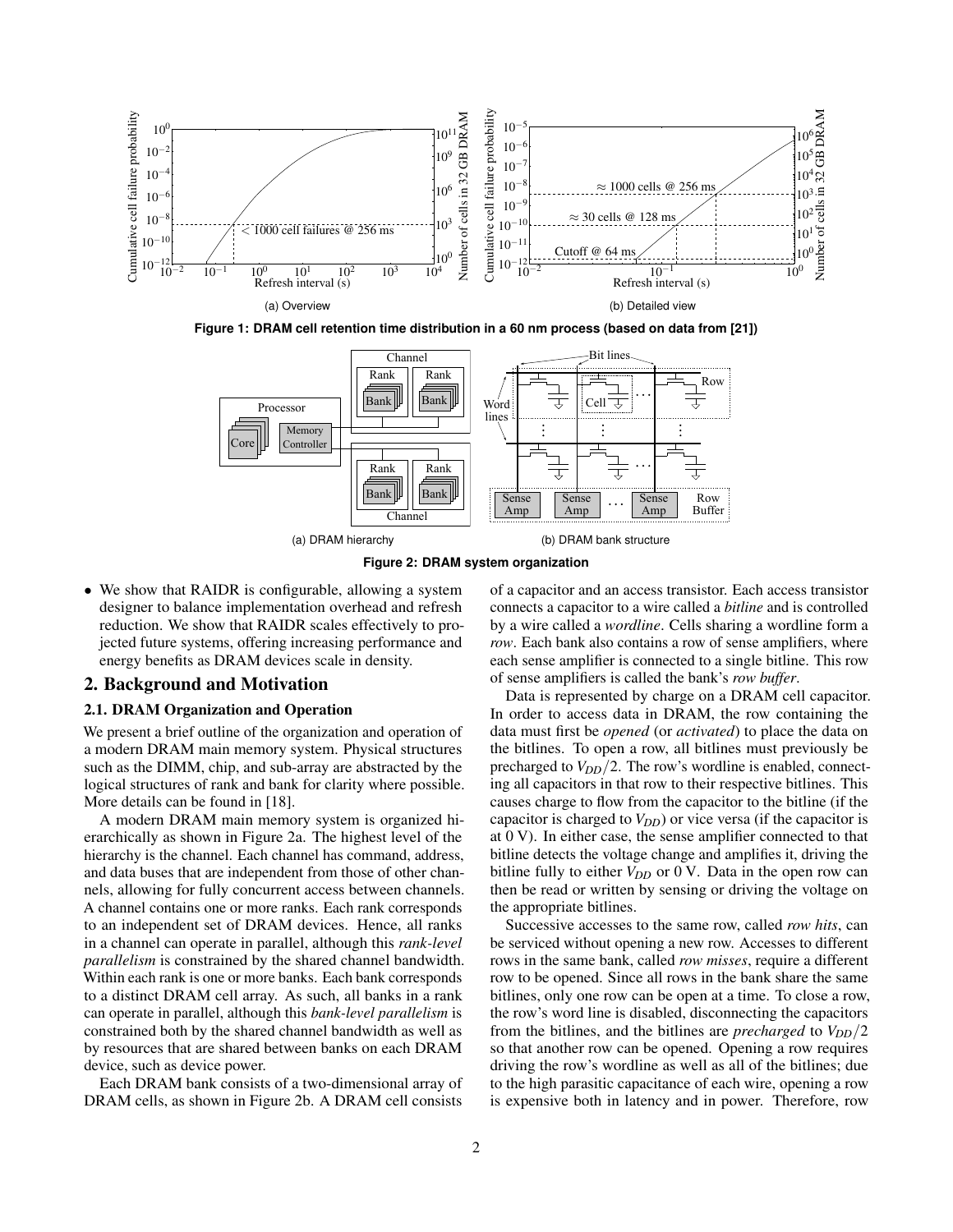

**Figure 3: Adverse effects of refresh in contemporary and future DRAM devices**

hits are serviced with both lower latency and lower energy consumption than row misses.

The capacity of a DRAM device is the number of rows in the device times the number of bits per row. Increasing the number of bits per row increases the latency and power consumption of opening a row due to longer wordlines and the increased number of bitlines driven per activation [18]. Hence, the size of each row has remained limited to between 1 KB and 2 KB for several DRAM generations, while the number of rows per device has scaled linearly with DRAM device capacity [13, 14, 15].

## 2.2. DRAM Refresh

DRAM cells lose data because capacitors leak charge over time. In order to preserve data integrity, the charge on each capacitor must be periodically restored or *refreshed*. When a row is opened, sense amplifiers drive each bit line fully to either  $V_{DD}$  or 0 V. This causes the opened row's cell capacitors to be fully charged to  $V_{DD}$  or discharged to 0 V as well. Hence, a row is refreshed by opening it.<sup>1</sup> The refresh interval (time between refreshes for a given cell) has remained constant at 64 ms for several DRAM generations [13, 14, 15, 18].

In typical modern DRAM systems, the memory controller periodically issues an *auto-refresh* command to the DRAM.<sup>2</sup> The DRAM chip then chooses which rows to refresh using an internal counter, and refreshes a number of rows based on the device capacity. During *normal temperature* operation (below  $85^{\circ}$ C), the average time between auto-refresh commands (called *t<sub>REFI</sub>*) is 7.8 μs [15]. In the *extended temperature* range (between 85 °C and 95 °C), the temperature range in which dense server environments operate [10] and 3D-stacked DRAMs are expected to operate [1], the time between auto-refresh commands is halved to  $3.9 \,\mu s$  [15]. An auto-refresh operation occupies all banks on the rank simultaneously (preventing the rank from servicing any requests) for a length of time *tRFC*, where *tRFC* depends on the number of rows being refreshed. $3$  Previous DRAM generations

also allowed the memory controller to perform refreshes by opening rows one-by-one (called RAS-only refresh [30]), but this method has been deprecated due to the additional power required to send row addresses on the bus.

Refresh operations negatively impact both performance and energy efficiency. Refresh operations degrade performance in three ways:

- 1. *Loss of bank-level parallelism:* A DRAM bank cannot service requests whenever it is refreshing, which results in decreased memory system throughput.
- 2. *Increased memory access latency:* Any accesses to a DRAM bank that is refreshing must wait for the refresh latency *tRFC*, which is on the order of 300 ns in contemporary DRAM [15].
- 3. *Decreased row hit rate:* A refresh operation causes all open rows at a rank to be closed, which causes a large number of row misses after each refresh operation, leading to reduced memory throughput and increased memory latency.

Refresh operations also degrade energy efficiency, both by consuming significant amounts of energy (since opening a row is a high power operation) and by reducing memory system performance (as increased execution time results in increased static energy consumption). The power cost of refresh operations also limits the extent to which refresh operations can be parallelized to overlap their latencies, exacerbating the performance problem.

All of these problems are expected to worsen as DRAM device capacity increases. We estimate refresh latency by linearly extrapolating *tRFC* from its value in previous and current DRAM generations, as shown in Figure 3a. Note that even with conservative estimates to account for future innovations in DRAM technology, the refresh operation latency exceeds 1 µs by the 32 Gb density node, because power constraints force refresh latency to increase approximately linearly with DRAM density. Next, we estimate throughput loss from refresh operations by observing that it is equal to the time spent refreshing per refresh command (*tRFC*) divided by the time interval between refresh commands (*tREF I*). This estimated throughput loss (in extended-temperature operation) is shown in Figure 3b. Throughput loss caused by refreshing quickly becomes untenable, reaching nearly 50% at the 64 Gb density node. Finally, to estimate refresh energy consumption, we

 $<sup>1</sup>$  After the refresh operation, it is of course necessary to precharge the bank</sup> before another row can be opened to service requests.

 $2$ Auto-refresh is sometimes called CAS-before-RAS refresh [30].

<sup>3</sup>Some devices support *per-bank* refresh commands, which refresh several rows at a single bank [16], allowing for bank-level parallelism at a rank during refreshes. However, this feature is not available in most DRAM devices.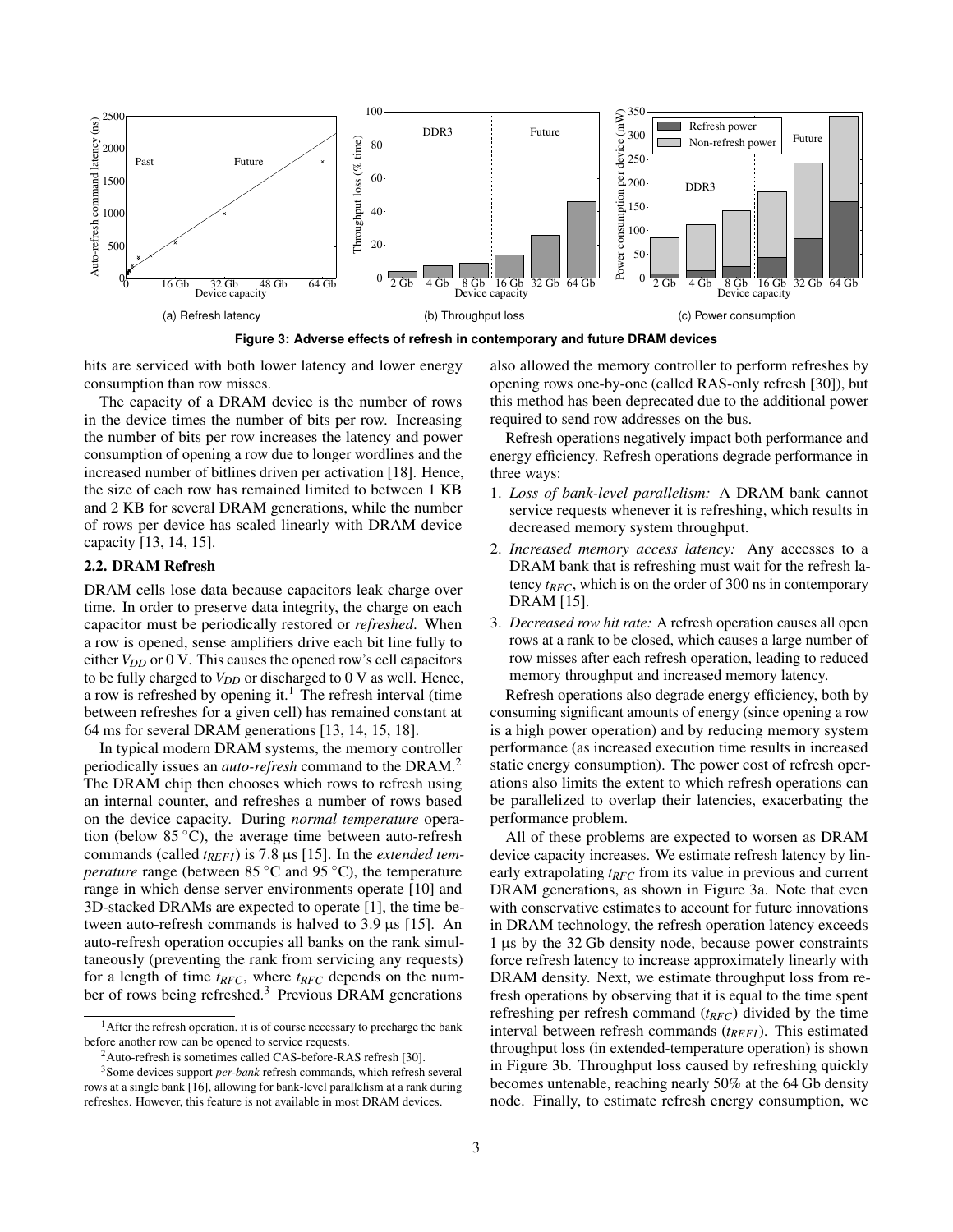



apply the power evaluation methodology described in [31], extrapolating from previous and current DRAM devices, as shown in Figure 3c. Refresh power rapidly becomes the dominant component of DRAM power, since as DRAM scales in density, other components of DRAM power increase slowly or not at all.<sup>4</sup> Hence, DRAM refresh poses a clear scaling challenge due to both performance and energy considerations.

### 2.3. DRAM Retention Time Distribution

The time before a DRAM cell loses data depends on the leakage current for that cell's capacitor, which varies between cells within a device. This gives each DRAM cell a characteristic *retention time*. Previous studies have shown that DRAM cell retention time can be modeled by categorizing cells as either *normal* or *leaky*. Retention time within each category follows a log-normal distribution [8, 21, 25]. The overall retention time distribution is therefore as shown in Figure 1  $[21]$ .<sup>5</sup>

The DRAM refresh interval is set by the DRAM cell with the lowest retention time. However, the vast majority of cells can tolerate a much longer refresh interval. Figure 1b shows that in a 32 GB DRAM system, on average only  $\approx$  30 cells cannot tolerate a refresh interval that is twice as long, and only  $\approx 10^3$  cells cannot tolerate a refresh interval four times longer. For the vast majority of the  $10^{11}$  cells in the system, the refresh interval of 64 ms represents a significant waste of energy and time.

Our goal in this paper is to design a mechanism to minimize this waste. By refreshing only rows containing low-retention cells at the maximum refresh rate, while decreasing the refresh rate for other rows, we aim to significantly reduce the number of refresh operations performed.

### 3. Retention-Aware Intelligent DRAM Refresh

#### 3.1. Overview

A conceptual overview of our mechanism is shown in Figure 4. We define a *row's retention time* as the minimum retention time across all cells in that row. A set of bins is added to the memory controller, each associated with a range of retention times. Each bin contains all of the rows whose retention time falls

into that bin's range. The shortest retention time covered by a given bin is the *bin's refresh interval*. The shortest retention time that is not covered by any bins is the *new default refresh interval*. In the example shown in Figure 4, there are 2 bins. One bin contains all rows with retention time between 64 and 128 ms; its bin refresh interval is 64 ms. The other bin contains all rows with retention time between 128 and 256 ms; its bin refresh interval is 128 ms. The new default refresh interval is set to 256 ms. The number of bins is an implementation choice that we will investigate in Section 6.5.

A retention time profiling step determines each row's retention time  $(1)$  in Figure 4). For each row, if the row's retention time is less than the new default refresh interval, the memory controller inserts it into the appropriate bin  $(2)$ . During system operation  $\circled{3}$ , the memory controller ensures that each row is chosen as a refresh candidate every 64 ms. Whenever a row is chosen as a refresh candidate, the memory controller checks each bin to determine the row's retention time. If the row appears in a bin, the memory controller issues a refresh operation for the row if the bin's refresh interval has elapsed since the row was last refreshed. Otherwise, the memory controller issues a refresh operation for the row if the default refresh interval has elapsed since the row was last refreshed. Since each row is refreshed at an interval that is equal to or shorter than its measured retention time, data integrity is guaranteed.

Our idea consists of three key components: (1) retention time profiling, (2) storing rows into retention time bins, and (3) issuing refreshes to rows when necessary. We discuss how to implement each of these components in turn in order to design an efficient implementation of our mechanism.

## 3.2. Retention Time Profiling

Measuring row retention times requires measuring the retention time of each cell in the row. The straightforward method of conducting these measurements is to write a small number of static patterns (such as "all 1s" or "all 0s"), turning off refreshes, and observing when the first bit changes [50].<sup>6</sup>

Before the row retention times for a system are collected, the memory controller performs refreshes using the baseline autorefresh mechanism. After the row retention times for a system have been measured, the results can be saved in a file by the operating system. During future boot-ups, the results can be

<sup>4</sup>DRAM static power dissipation is dominated by leakage in periphery such as I/O ports, which does not usually scale with density. Outside of refresh operations, DRAM dynamic power consumption is dominated by activation power and I/O power. Activation power is limited by activation latency, which has remained roughly constant, while I/O power is limited by bus frequency, which scales much more slowly than device capacity [12].

<sup>&</sup>lt;sup>5</sup>Note that the curve is truncated on the left at 64 ms because a cell with retention time less than 64 ms results in the die being discarded.

<sup>6</sup>Circuit-level crosstalk effects cause retention times to vary depending on the values stored in nearby bits, and the values that cause the worst-case retention time depend on the DRAM bit array architecture of a particular device [36, 25]. We leave further analysis of this problem to future work.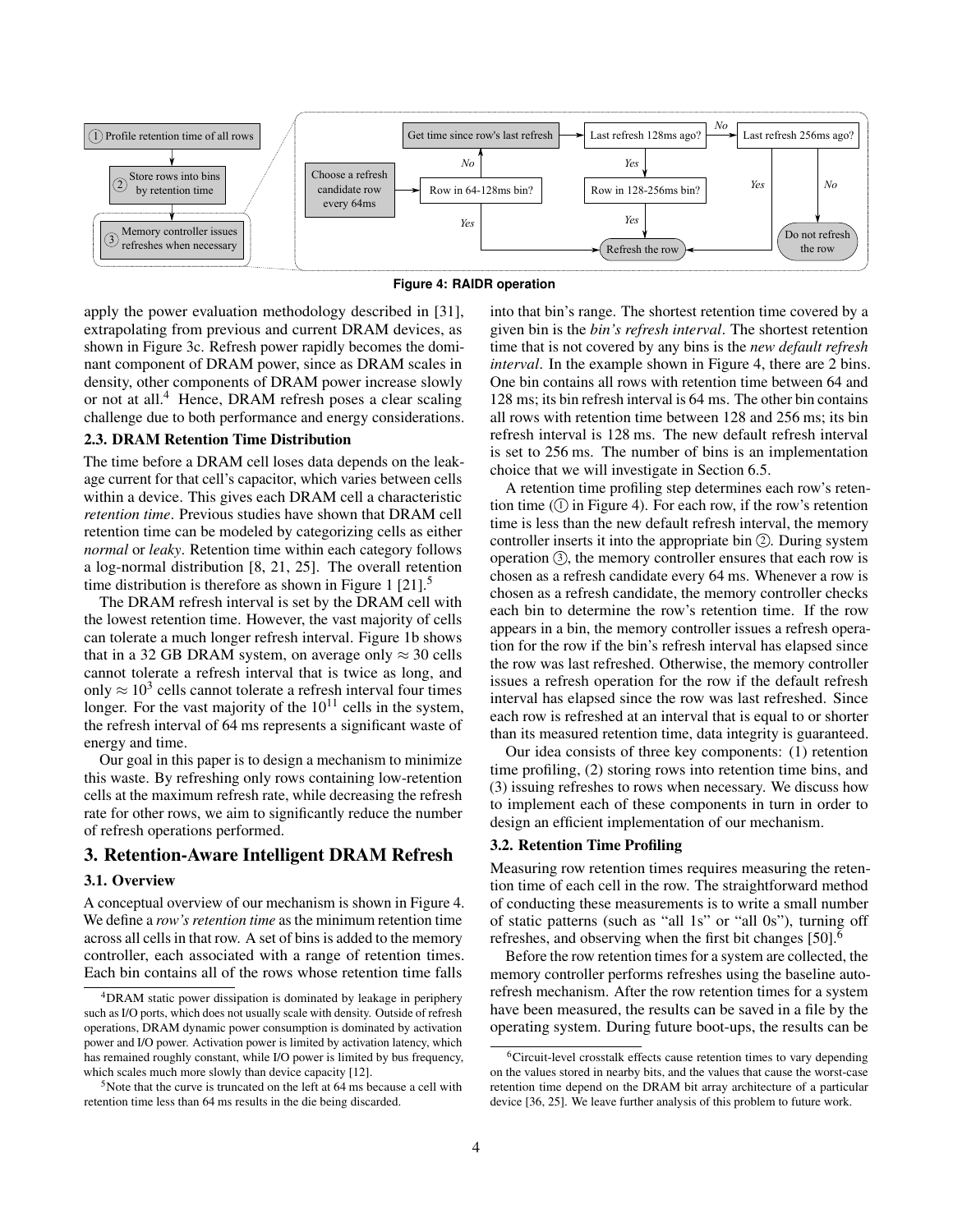



restored into the memory controller without requiring further profiling, since retention time does not change significantly over a DRAM cell's lifetime [8].<sup>7</sup>

#### 3.3. Storing Retention Time Bins: Bloom Filters

The memory controller must store the set of rows in each bin. A naive approach to storing retention time bins would use a table of rows for each bin. However, the exact number of rows in each bin will vary depending on the amount of DRAM in the system, as well as due to retention time variation between DRAM chips (especially between chips from different manufacturing processes). If a table's capacity is inadequate to store all of the rows that fall into a bin, this implementation no longer provides correctness (because a row not in the table could be refreshed less frequently than needed) and the memory controller must fall back to refreshing all rows at the maximum refresh rate. Therefore, tables must be sized conservatively (i.e. assuming a large number of rows with short retention times), leading to large hardware cost for table storage.

To overcome these difficulties, we propose the use of Bloom filters [2] to implement retention time bins. A Bloom filter is a structure that provides a compact way of representing set membership and can be implemented efficiently in hardware [4, 28].

A Bloom filter consists of a bit array of length *m* and *k* distinct hash functions that map each element to positions in the array. Figure 5a shows an example Bloom filter with a bit array of length  $m = 16$  and  $k = 3$  hash functions. All bits in the bit array are initially set to 0. To insert an element into the Bloom filter, the element is hashed by all *k* hash functions, and all of the bits in the corresponding positions are set to 1  $(1)$  in Figure 5a). To test if an element is in the Bloom filter, the element is hashed by all *k* hash functions. If all of the bits at the corresponding bit positions are 1, the element is declared to be *present* in the set 2. If any of the corresponding bits are 0, the element is declared to be *not present* in the set (3). An element can never be removed from a Bloom filter. Many different elements may map to the same bit, so inserting other elements  $\Omega$  may lead to a *false positive*, where an element is incorrectly declared to be present in the set even though it was never inserted into the Bloom filter  $(5)$ . However, because bits are never reset to 0, an element can never be incorrectly declared to be not present in the set; that is, a *false negative* can never occur. A Bloom filter is therefore

a highly storage-efficient set representation in situations where the possibility of false positives and the inability to remove elements are acceptable. We observe that the problem of storing retention time bins is such a situation. Furthermore, unlike the previously discussed table implementation, a Bloom filter can contain any number of elements; the probability of a false positive gradually increases with the number of elements inserted into the Bloom filter, but false negatives will never occur. In the context of our mechanism, this means that rows may be refreshed more frequently than necessary, but a row is never refreshed less frequently than necessary, so data integrity is guaranteed.

The Bloom filter parameters *m* and *k* can be optimally chosen based on expected capacity and desired false positive probability [23]. The particular hash functions used to index the Bloom filter are an implementation choice. However, the effectiveness of our mechanism is largely insensitive to the choice of hash function, since weak cells are already distributed randomly throughout DRAM [8]. The results presented in Section 6 use a hash function based on the *xorshift* pseudo-random number generator [29], which in our evaluation is comparable in effectiveness to  $H_3$  hash functions that can be easily implemented in hardware [3, 40].

### 3.4. Performing Refresh Operations

During operation, the memory controller periodically chooses a candidate row to be considered for refreshing, decides if it should be refreshed, and then issues the refresh operation if necessary. We discuss how to implement each of these in turn. Selecting A Refresh Candidate Row We choose all refresh intervals to be multiples of 64 ms, so that the problem of choosing rows as refresh candidates simply requires that each row is selected as a refresh candidate every 64 ms. This is implemented with a *row counter* that counts through every row address sequentially. The rate at which the row counter increments is chosen such that it rolls over every 64 ms.

If the row counter were to select every row in a given bank consecutively as a refresh candidate, it would be possible for accesses to that bank to become starved, since refreshes are prioritized over accesses for correctness. To avoid this, consecutive refresh candidates from the row counter are striped across banks. For example, if the system contains 8 banks, then every 8th refresh candidate is at the same bank.

Determining Time Since Last Refresh Determining if a row needs to be refreshed requires determining how many 64 ms intervals have elapsed since its last refresh. To simplify this problem, we choose all refresh intervals to be power-of-2 mul-

<sup>7</sup>Retention time *is* significantly affected by temperature. We will discuss how temperature variation is handled in Section 3.5.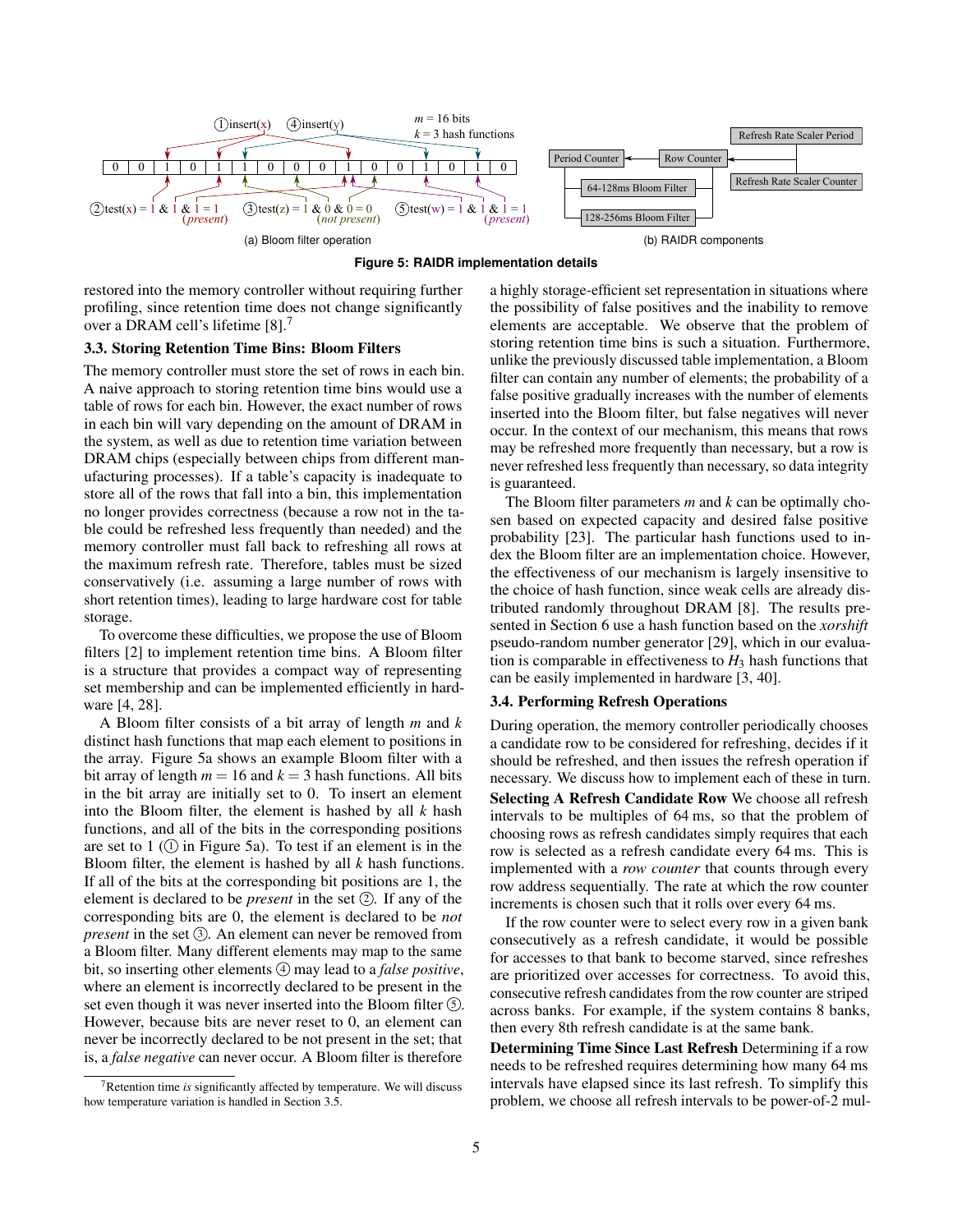tiples of 64 ms. We then add a second counter, called the *period counter*, which increments whenever the row counter resets. The period counter counts to the default refresh interval divided by 64 ms, and then rolls over. For example, if the default refresh interval is 256 ms =  $4 \times 64$  ms, the period counter is 2 bits and counts from 0 to 3.

The least significant bit of the period counter is 0 with period 128 ms, the 2 least significant bits of the period counter are 00 with period 256 ms, etc. Therefore, a straightforward method of using the period counter in our two-bin example would be to probe the 64 ms–128 ms bin regardless of the value of the period counter (at a period of 64 ms), only probe the 128 ms–256 ms bin when the period counter's LSB is 0 (at a period of 128 ms), and refresh all rows when the period counter is 00 (at a period of 256 ms). While this results in correct operation, this may lead to an undesirable "bursting" pattern of refreshes, in which every row is refreshed in certain 64 ms periods while other periods have very few refreshes. This may have an adverse effect on performance. In order to distribute refreshes more evenly in time, the LSBs of the row counter are compared to the LSBs of the period counter. For example, a row with LSB 0 that must be refreshed every 128 ms is refreshed when the LSB of the period counter is 0, while a row with LSB 1 with the same requirement is refreshed when the LSB of the period counter is 1.

Issuing Refreshes In order to refresh a specific row, the memory controller simply activates that row, essentially performing a RAS-only refresh (as described in Section 2.2). Although RAS-only refresh is deprecated due to the power consumed by issuing row addresses over the DRAM address bus, we account for this additional power consumption in our evaluations and show that the energy saved by RAIDR outweighs it.

### 3.5. Tolerating Temperature Variation: Refresh Rate Scaling

Increasing operational temperature causes DRAM retention time to decrease. For instance, the DDR3 specification requires a doubled refresh rate for DRAM being operated in the extended temperature range of 85  $\degree$ C to 95  $\degree$ C [15]. However, change in retention time as a function of temperature is predictable and consistent across all affected cells [8]. We leverage this property to implement a *refresh rate scaling* mechanism to compensate for changes in temperature, by allowing the refresh rate for all cells to be adjusted by a multiplicative factor. This rate scaling mechanism resembles the temperaturecompensated self-refresh feature available in some mobile DRAMs (e.g. [32]), but is applicable to any DRAM system.

The refresh rate scaling mechanism consists of two parts. First, when a row's retention time is determined, the measured time is converted to the retention time at some reference temperature *TREF* based on the current device temperature. This temperature-compensated retention time is used to determine which bin the row belongs to. Second, the row counter is modified so that it only increments whenever a third counter, called the *refresh rate scaler*, rolls over. The refresh rate scaler increments at a constant frequency, but has a programmable period chosen based on the temperature. At *TREF*, the rate scaler's

period is set such that the row counter rolls over every 64 ms. At higher temperatures, the memory controller decreases the rate scaler's period such that the row counter increments and rolls over more frequently. This increases the refresh rate for all rows by a constant factor, maintaining correctness.

The reference temperature and the bit length of the refresh rate scaler are implementation choices. In the simplest implementation,  $T_{REF} = 85$  °C and the refresh rate scaler is 1 bit, with the refresh rate doubling above 85 °C. This is equivalent to how temperature variation is handled in existing systems, as discussed in Section 2.2. However, a rate scaler with more than 1 bit allows more fine-grained control of the refresh interval than is normally available to the memory controller.

#### 3.6. Summary

Figure 5b summarizes the major components that RAIDR adds to the memory controller. In total, RAIDR requires (1) three counters, (2) bit arrays to store the Bloom filters, and (3) hash functions to index the Bloom filters. The counters are relatively short; the longest counter, the row counter, is limited in length to the longest row address supported by the memory controller, which in current systems is on the order of 24 bits. The majority of RAIDR's hardware overhead is in the Bloom filters, which we discuss in Section 6.3. The logic required by RAIDR lies off the critical path of execution, since the frequency of refreshes is much smaller than a processor's clock frequency, and refreshes are generated in parallel with the memory controller's normal functionality.

#### 3.7. Applicability to eDRAM and 3D-Stacked DRAM

So far, we have discussed RAIDR only in the context of a memory controller for a conventional DRAM system. In this section, we briefly discuss RAIDR's applicability to two relatively new types of DRAM systems, 3D die-stacked DRAMs and embedded DRAM (eDRAM).

In the context of DRAM, 3D die-stacking has been proposed to improve memory latency and bandwidth by stacking DRAM dies on processor logic dies [1, 39], as well as to improve DRAM performance and efficiency by stacking DRAM dies onto a sophisticated controller die [9]. While 3D stacking may allow for increased throughput and bank-parallelism, this does not alleviate refresh overhead; as discussed in Section 2.2, the rate at which refresh operations can be performed is limited by their power consumption, which 3D die stacking does not circumvent. Furthermore, DRAM integrated in a 3D stack will operate at temperatures over 90  $\mathrm{^{\circ}C}$  [1], leading to reduced retention times (as discussed in Section 3.5) and exacerbating the problems caused by DRAM refresh. Therefore, refresh is likely to be of significant concern in a 3D die-stacked DRAM.

eDRAM is now increasingly integrated onto processor dies in order to implement on-chip caches that are much more dense than traditional SRAM arrays, e.g. [43]. Refresh power is the dominant power component in an eDRAM [51], because although eDRAM follows the same retention time distribution (featuring normal and leaky cells) described in Section 2.3, retention times are approximately three orders of magnitude smaller [24].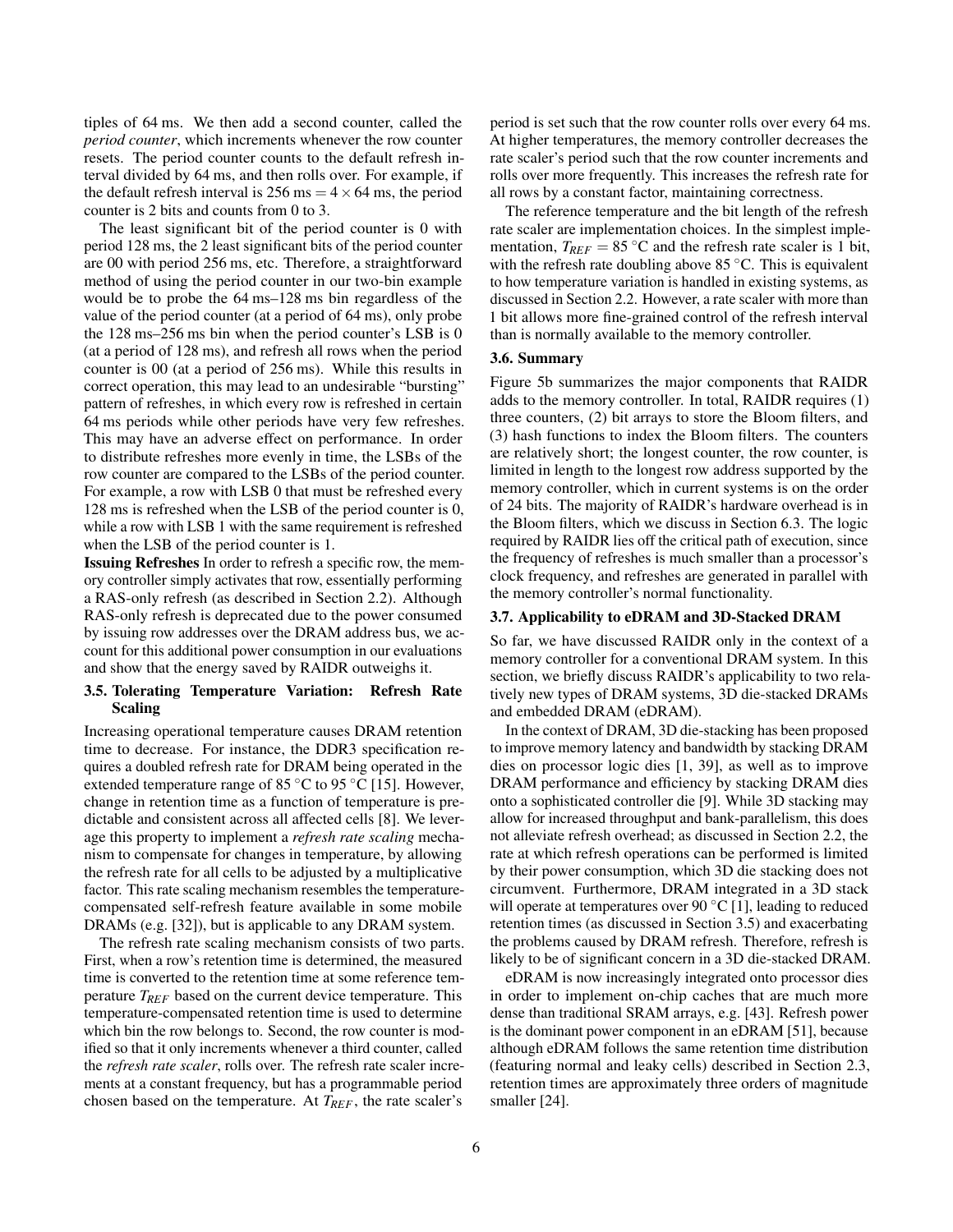RAIDR is applicable to both 3D die-stacked DRAM and eDRAM systems, and is synergistic with several characteristics of both. In a 3D die-stacked or eDRAM system, the controller logic is permanently fused to the DRAM. Hence, the attached DRAM can be retention-profiled once, and the results stored permanently in the memory controller, since the DRAM system will never change. In such a design, the Bloom filters could be implemented using laser- or electricallyprogrammable fuses or ROMs. Furthermore, if the logic die and DRAM reside on the same chip, then the power overhead of RAS-only refreshes decreases, improving RAIDR's efficiency and allowing it to reduce idle power more effectively. Finally, in the context of 3D die-stacked DRAM, the large logic die area may allow more flexibility in choosing more aggressive configurations for RAIDR that result in greater power savings, as discussed in Section 6.5. Therefore, we believe that RAIDR's potential applications to 3D die-stacked DRAM and eDRAM systems are quite promising.

## 4. Related Work

To our knowledge, RAIDR is the first work to propose a lowcost memory controller modification that reduces DRAM refresh operations by exploiting variability in DRAM cell retention times. In this section, we discuss prior work that has aimed to reduce the negative effects of DRAM refresh.

### 4.1. Modifications to DRAM Devices

Kim and Papaefthymiou [19, 20] propose to modify DRAM devices to allow them to be refreshed on a finer block-based granularity with refresh intervals varying between blocks. In addition, their proposal adds redundancy within each block to further decrease refresh intervals. Their modifications impose a DRAM die area overhead on the order of 5%. Yanagisawa [52] and Ohsawa et al. [37] propose storing the retention time of each row in registers in DRAM devices and varying refresh rates based on this stored data. Ohsawa et al. [37] estimate that the required modifications impose a DRAM die area overhead between 7% and 20%. [37] additionally proposes modifications to DRAM, called Selective Refresh Architecture (SRA), to allow software to mark DRAM rows as unused, preventing them from being refreshed. This latter mechanism carries a DRAM die area overhead of 5% and is orthogonal to RAIDR. All of these proposals are potentially unattractive since DRAM die area overhead results in an increase in the cost per DRAM bit. RAIDR avoids this cost since it does not modify DRAM.

Emma et al. [6] propose to suppress refreshes and mark data in DRAM as invalid if the data is older than the refresh interval. While this may be suitable in systems where DRAM is used as a cache, allowing arbitrary data in DRAM to become invalid is not suitable for conventional DRAM systems.

Song [45] proposes to associate each DRAM row with a *referenced bit* that is set whenever a row is accessed. When a row becomes a refresh candidate, if its referenced bit is set, its referenced bit is cleared and the refresh is skipped. This exploits the fact that opening a row causes it to be refreshed. Patel et al. [38] note that DRAM retention errors are unidirectional (since charge only leaks off of a capacitor and not onto it), and propose to deactivate refresh operations for clusters of cells containing non-leaking values. These mechanisms are orthogonal to RAIDR.

### 4.2. Modifications to Memory Controllers

Katayama et al. [17] propose to decrease refresh rate and tolerate the resulting retention errors using ECC. Emma et al. [5] propose a similar idea in the context of eDRAM caches. Both schemes impose a storage overhead of 12.5%. Wilkerson et al. [51] propose an ECC scheme for eDRAM caches with 2% storage overhead. However, their mechanism depends on having long (1 KB) ECC code words. This means that reading any part of the code word (such as a single 64-byte cache line) requires reading the entire 1 KB code word, which would introduce significant bandwidth overhead in a conventional DRAM context.

Ghosh and Lee [7] exploit the same observation as Song [45]. Their Smart Refresh proposal maintains a timeout counter for each row that is reset when the row is accessed or refreshed, and refreshes a row only when its counter expires. Hence accesses to a row cause its refresh to be skipped. Smart Refresh is unable to reduce idle power, requires very high storage overhead (a 3-bit counter for every row in a 32 GB system requires up to 1.5 MB of storage), and requires workloads with large working sets to be effective (since its effectiveness depends on a large number of rows being activated and therefore not requiring refreshes). In addition, their mechanism is orthogonal to ours.

The DDR3 DRAM specification allows for some flexibility in refresh scheduling by allowing up to 8 consecutive refresh commands to be postponed or issued in advance. Stuecheli et al. [47] attempt to predict when the DRAM will remain idle for an extended period of time and schedule refresh operations during these idle periods, in order to reduce the interference caused by refresh operations and thus mitigate their performance impact. However, refresh energy is not substantially affected, since the number of refresh operations is not decreased. In addition, their proposed idle period prediction mechanism is orthogonal to our mechanism.

#### 4.3. Modifications to Software

Venkatesan et al. [50] propose to modify the operating system so that it preferentially allocates data to rows with higher retention times, and refreshes the DRAM only at the lowest refresh interval of all allocated pages. Their mechanism's effectiveness decreases as memory capacity utilization increases. Furthermore, moving refresh management into the operating system can substantially complicate the OS, since it must perform hard-deadline scheduling in order to guarantee that DRAM refresh is handled in a timely manner.

Isen et al. [11] propose modifications to the ISA to enable memory allocation libraries to make use of Ohsawa et al.'s SRA proposal [37], discussed previously in Section 4.1. [11] builds directly on SRA, which is orthogonal to RAIDR, so [11] is orthogonal to RAIDR as well.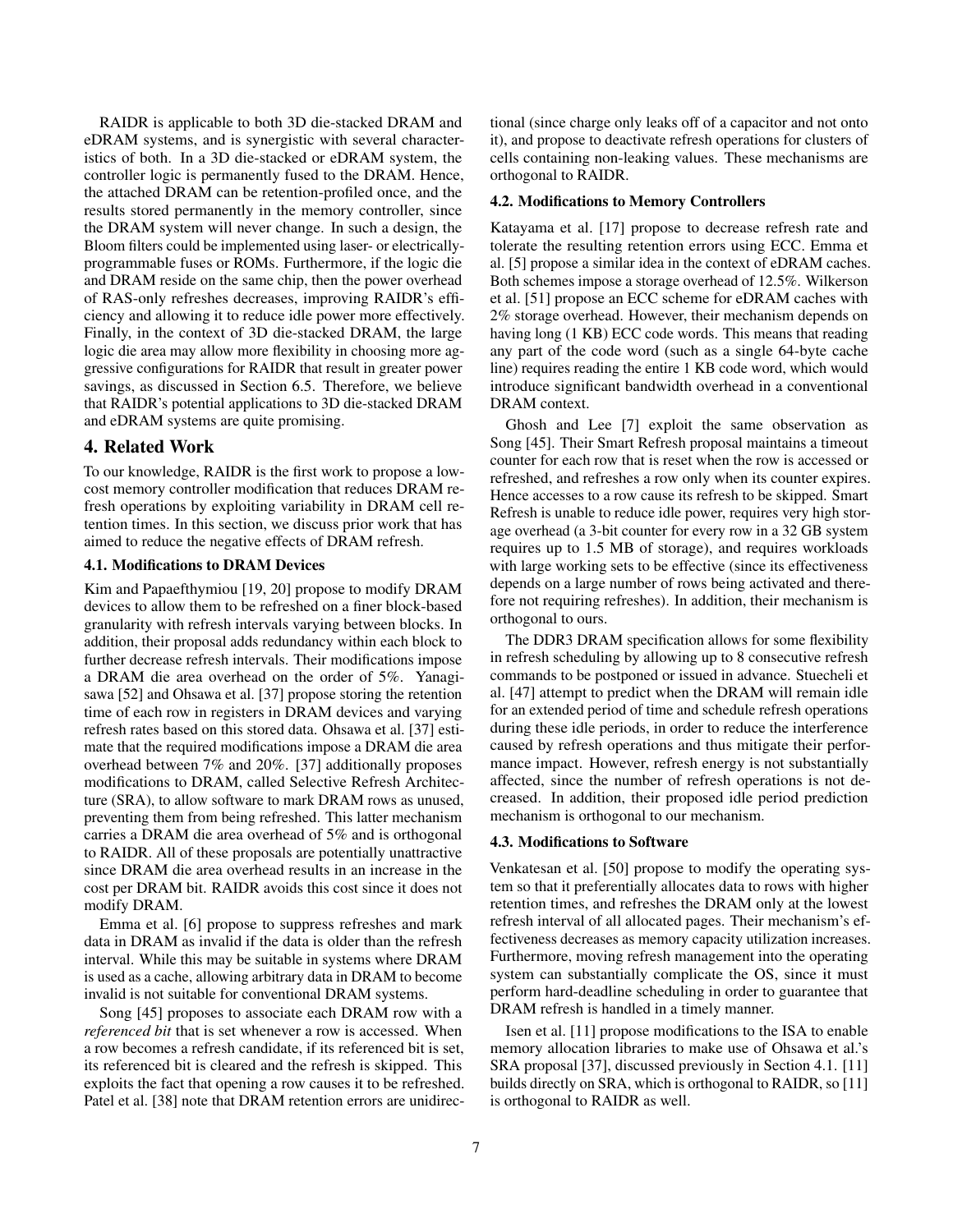#### **Table 1: Evaluated system configuration**

| Component         | Specifications                                                               |
|-------------------|------------------------------------------------------------------------------|
| Processor         | 8-core, 4 GHz, 3-wide issue, 128-entry instruction window, 16 MSHRs per core |
| Per-core cache    | 512 KB, 16-way, 64 B cache line size                                         |
| Memory controller | FR-FCFS scheduling [41, 54], line-interleaved mapping, open-page policy      |
| DRAM organization | 32 GB, 2 channels, 4 ranks/channel, 8 banks/rank, 64K rows/bank, 8 KB rows   |
| DRAM device       | 64x Micron MT41J512M8RA-15E (DDR3-1333) [33]                                 |

**Table 2: Bloom filter properties**

| Retention range                   | Bloom filter size <i>m</i> | Number of hash functions $k$ | Rows in bin | False positive probability |
|-----------------------------------|----------------------------|------------------------------|-------------|----------------------------|
| $64 \text{ ms} - 128 \text{ ms}$  | 256 B                      |                              | 28          | $1.16 \cdot 10^{-9}$       |
| $128 \text{ ms} - 256 \text{ ms}$ | KB                         |                              | 978         | 0.0179                     |

Liu et al. [26] propose Flikker, in which programmers designate data as non-critical, and non-critical data is refreshed at a much lower rate, allowing retention errors to occur. Flikker requires substantial programmer effort to identify non-critical data, and is complementary to RAIDR.

## 5. Evaluation Methodology

To evaluate our mechanism, we use an in-house x86 simulator with a cycle-accurate DRAM timing model validated against DRAMsim2 [42], driven by a frontend based on Pin [27]. Benchmarks are drawn from SPEC CPU2006 [46] and TPC-C and TPC-H [49]. Each simulation is run for 1.024 billion cycles, corresponding to 256 ms given our 4 GHz clock frequency.<sup>8</sup> DRAM system power was calculated using the methodology described in [31]. DRAM device power parameters are taken from [33], while I/O termination power parameters are taken from [53].

Except where otherwise noted, our system configuration is as shown in Table 1. DRAM retention distribution parameters correspond to the 60 nm technology data provided in [21]. A set of retention times was generated using these parameters, from which Bloom filter parameters were chosen as shown in Table 2, under the constraint that all Bloom filters were required to have power-of-2 size to simplify hash function implementation. We then generated a second set of retention times using the same parameters and performed all of our evaluations using this second data set.

For our main evaluations, we classify each benchmark as memory-intensive or non-memory-intensive based on its lastlevel cache misses per 1000 instructions (MPKI). Benchmarks with  $MPKI > 5$  are memory-intensive, while benchmarks with  $MPKI < 5$  are non-memory-intensive. We construct 5 different categories of workloads based on the fraction of memoryintensive benchmarks in each workload (0%, 25%, 50%, 75%, 100%). We randomly generate 32 multiprogrammed 8-core workloads for each category.

We report system performance using the commonly-used *weighted speedup* metric [44], where each application's instructions per cycle (IPC) is normalized to its IPC when running alone on the same system on the baseline auto-refresh configuration at the same temperature, and the weighted speedup of a workload is the sum of normalized IPCs for all applications in the workload.

We perform each simulation for a fixed number of cycles rather than a fixed number of instructions, since refresh timing is based on wall time. However, higher-performing mechanisms execute more instructions and therefore generate more memory accesses, which causes their total DRAM energy consumption to be inflated. In order to achieve a fair comparison, we report DRAM system power as *energy per memory access serviced*.

## 6. Results

We compare RAIDR to the following mechanisms:

- The auto-refresh baseline discussed in Section 2.2, in which the memory controller periodically issues auto-refresh commands, and each DRAM chip refreshes several rows per command,  $9$  as is implemented in existing systems [15].
- A "distributed" refresh scheme, in which the memory controller performs the same number of refreshes as in the baseline, but does so by refreshing one row at a time using RAS-only refreshes. This improves performance by allowing the memory controller to make use of bank-level parallelism while refresh operations are in progress, and by decreasing the latency of each refresh operation. However, it potentially increases energy consumption due to the energy cost of sending row addresses with RAS-only refreshes, as explained in Section 2.2.
- Smart Refresh [7], as described in Section 4.2. Smart Refresh also uses RAS-only refreshes, since it also requires control of refresh operations on a per-row granularity.
- An ideal scheme that performs no refreshes. While this is infeasible in practice, some ECC-based schemes may decrease refresh rate sufficiently to approximate it, though these come with significant overheads that may negate the benefits of eliminating refreshes, as discussed in Section 4.2.

For each refresh mechanism, we evaluate both the normal temperature range (for which a 64 ms refresh interval is prescribed) and the extended temperature range (where all retention times and refresh intervals are halved).

<sup>8</sup>The pattern of refreshes repeats on a period of 32, 64, 128, or 256 ms, depending on refresh mechanism and temperature. Hence, 256 ms always corresponds to an integer number of "refresh cycles", which is sufficient to evaluate the impact of refresh.

<sup>&</sup>lt;sup>9</sup>In our evaluated system, each auto-refresh command causes 64 rows to be refreshed.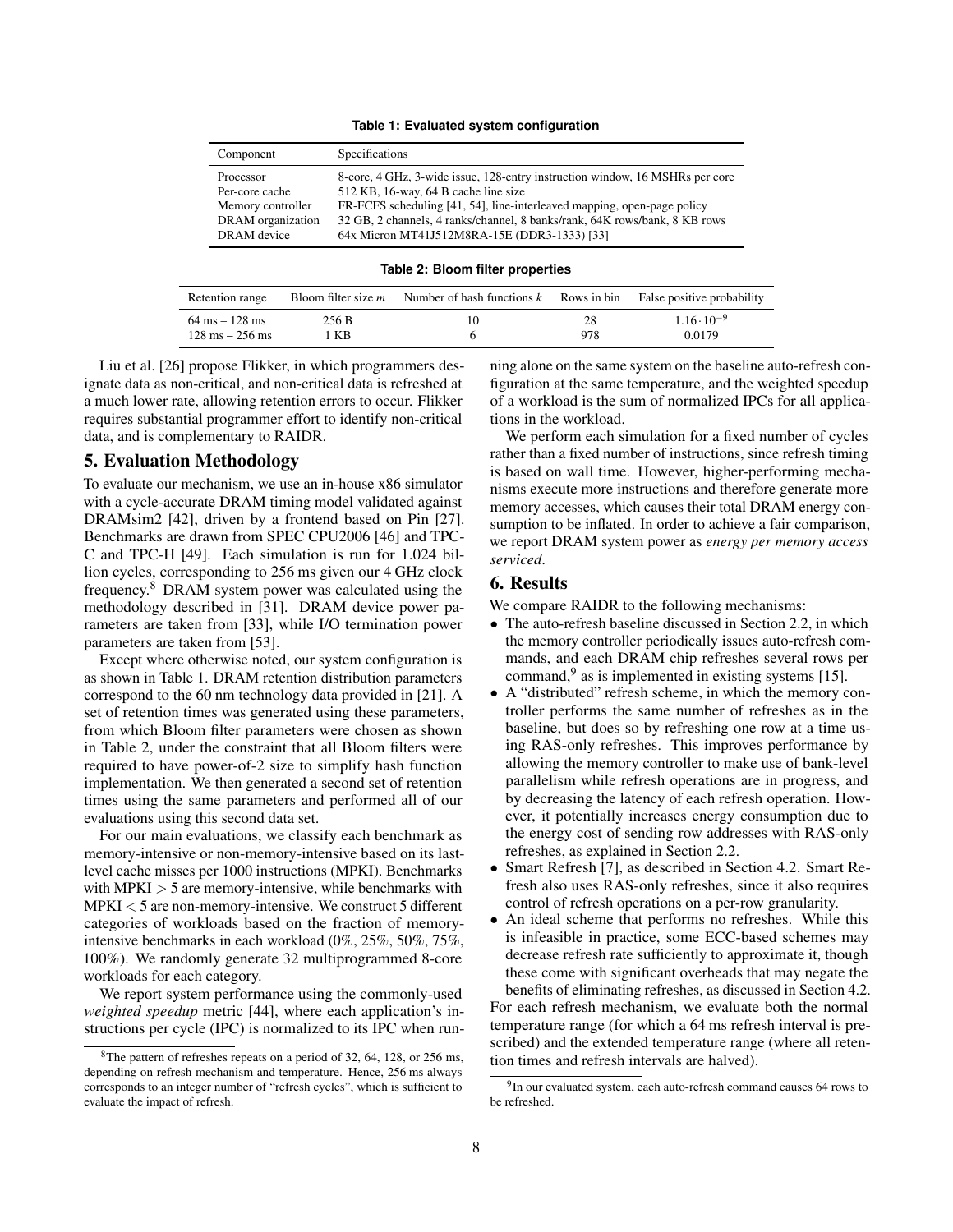





**Figure 6: Number of refreshes**

**Figure 7: Effect of refresh mechanism on performance (RAIDR improvement over auto-refresh in percent)**



**Figure 8: Effect of refresh mechanism on energy consumption (RAIDR improvement over auto-refresh in percent)**

## 6.1. Refresh Reduction

Figure 6 shows the number of refreshes performed by each mechanism.<sup>10</sup> A mechanism that refreshes each row every 256 ms instead of every 64 ms would reduce refreshes by 75% compared to the auto-refresh baseline. RAIDR provides a 74.6% refresh reduction, indicating that the number of refreshes performed more frequently than every 256 ms (including both rows requiring more frequent refreshes and rows that are refreshed more frequently due to false positives in the Bloom filters) is very low. The distributed refresh mechanism performs the same number of refreshes as the auto-refresh baseline. Smart Refresh does not substantially reduce the number of refreshes since the working sets of our workloads are small compared to the size of DRAM, and Smart Refresh can only eliminate refreshes to accessed rows.

#### 6.2. Performance Analysis

Figure 7 compares the system performance of each refresh mechanism as memory intensity varies. RAIDR consistently provides significant performance gains in both the normal and extended temperature ranges, averaging a 4.1% (8.6%) improvement over auto-refresh.<sup>11</sup> Part of this performance improvement is a result of distributing refreshes, for the reasons described in Section 6. However, RAIDR averages 1.2% (4.0%) performance improvement over distributed refresh, since reducing the number of refreshes reduces interference beyond what is possible through distributing refreshes alone. RAIDR's performance gains over auto-refresh increase with increasing memory intensity, to an average of 4.8% (9.8%) for workloads in the 100% memory intensity category. This is because increased memory intensity means there are a larger number of memory requests, so more requests encounter interference from refreshes.

Surprisingly, RAIDR outperforms the no-refresh system at low memory intensities. This unintuitive result occurs because while the common FR-FCFS memory scheduling policy maximizes memory throughput, it does not necessarily maximize system performance; applications with high row hit rates can starve applications with low row hit rates [34, 35]. However, refresh operations force rows to be closed, disrupting sequences of row hits and guaranteeing that the oldest memory request in the memory controller's request queue will be serviced. This alleviates starvation, thus providing better fairness. At low memory intensities, this fairness improvement outweighs the throughput and latency penalties caused by RAIDR's relatively infrequent refreshes.

## 6.3. Energy Analysis

We model the Bloom filters as a 1.25 KB direct-mapped cache with 64-bit line size, for ease of analysis using CACTI [48]. According to CACTI 5.3, for a 45 nm technology, such a cache requires 0.013 mm<sup>2</sup> area, consumes 0.98 mW standby leakage

 $10$ For these results, we do not categorize workloads by memory intensity because the number of refreshes is identical in all cases for all mechanisms except for Smart Refresh, and very similar in all workloads for Smart Refresh. The no-refresh mechanism is omitted because it performs zero refreshes.

 $11$ This result, and further results, are given as "normal temperature (extended temperature)".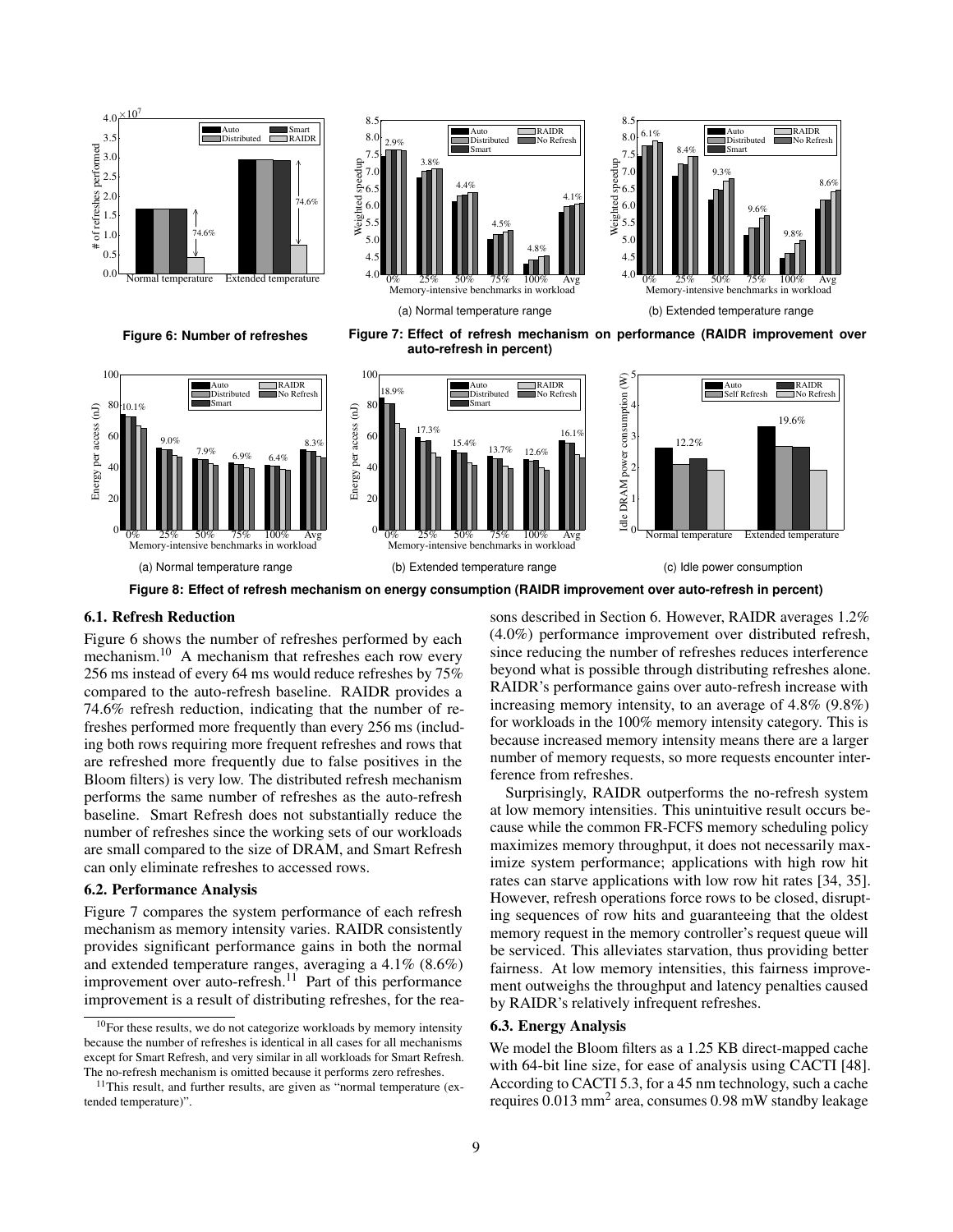power, and requires 3.05 pJ energy per access. We include this power consumption in our evaluations.

Figure 8 compares the energy per access for each refresh mechanism as memory intensity varies. RAIDR decreases energy per access by 8.3% (16.1%) on average compared to the auto-refresh baseline, and comes within 2.2% (4.6%) of the energy per access for no-refresh ideal. Despite the additional energy consumed by transmitting row addresses on the bus for RAS-only refresh in all mechanisms except for the baseline, all refresh mechanisms result in a net energy per access decrease compared to the auto-refresh baseline because the improvements in performance reduce the average static energy per memory access. The relative improvement for all mechanisms, including RAIDR, decreases asymptotically as memory intensity increases, since increased memory intensity results in increased DRAM dynamic power consumption, reducing the fraction of DRAM energy consumed by refresh.<sup>12</sup> Nevertheless, even for workloads in the 100% memory intensity category, RAIDR provides a 6.4% (12.6%) energy efficiency improvement over the baseline.

#### 6.4. Idle Power Consumption

We compare three refresh mechanisms for situations where the memory system is idle (receives no requests).

- In the auto-refresh mechanism employed while idle, the DRAM is put in its lowest-power power-down mode [15], where all banks are closed and the DRAM's internal delaylocked loop (DLL) is turned off. In order to perform refreshes, the DRAM is woken up, an auto-refresh command is issued, and the DRAM is returned to the power-down mode when the refresh completes.
- In the self-refresh mechanism, the DRAM is put in its selfrefresh mode [15], where the DRAM manages refreshes internally without any input from the memory controller.
- In RAIDR, the DRAM is put in its lowest-power powerdown mode (as in the auto-refresh mechanism used while idle), except that the DRAM is woken up for RAIDR row refreshes rather than auto-refresh commands.

We do not examine an "idle distributed refresh" mechanism, since performance is not a concern during idle periods, and distributing refreshes would simply increase how frequently the DRAM would be woken up and waste energy transmitting row addresses. We also do not examine Smart Refresh, as it does not reduce idle power, as discussed in Section 4.2.

Figure 8c shows the system power consumption for each mechanism, as well as the no-refresh case for reference. Using RAIDR during long idle periods results in the lowest DRAM power usage in the extended temperature range (a 19.6% improvement over auto-refresh). The self-refresh mechanism has lower power consumption in the normal temperature range. This is for two reasons. First, in the self-refresh mechanism, no communication needs to occur between the memory controller

and the DRAM, saving I/O power. Second, in self-refresh, the DRAM internal clocking logic is disabled, reducing power consumption significantly. However, for the latter reason, when a DRAM device is woken up from self-refresh, there is a 512-cycle latency (768 ns in DDR3-1333) before any data can be read [15]. In contrast, a DRAM device waking up from the lowest-power power-down mode only incurs a 24 ns latency before data can be read [15]. This significant latency difference may make RAIDR the preferable refresh mechanism during idle periods in many systems. In addition, as refresh overhead increases (due to increased DRAM density or temperature), the energy saved by RAIDR due to fewer refreshes begins to outweigh the energy saved by self-refresh, as shown by RAIDR's lower power consumption in the extended temperature range. This suggests that RAIDR may become strictly better than self-refresh as DRAM devices increase in density.

#### 6.5. Design Space Exploration

The number of bins and the size of the Bloom filters used to represent them are an implementation choice. We examined a variety of Bloom filter configurations, and found that in general RAIDR's performance effects were not sensitive to the configuration chosen. However, RAIDR's energy savings are affected by the configuration, since the chosen configuration affects how many refreshes are performed. Figure 9a shows how the number of refreshes RAIDR performs varies with the configurations shown in Table 3. The number of bins has the greatest effect on refresh reduction, since this determines the default refresh interval. The number of refreshes asymptotically decreases as the number of bits used to store each bin increases, since this reduces the false positive rate of the Bloom filters. As DRAM device capacities increase, it is likely worth using a larger number of bins to keep performance and energy degradation under control.

### 6.6. Scalability

The impact of refreshes is expected to continue to increase as DRAM device capacity increases. We evaluate how RAIDR scales with DRAM device capacity. We assume throughout that the amount of space allocated to RAIDR's Bloom filters scales linearly with the size of DRAM.<sup>13</sup> For these results we only evaluated the 32 workloads with 50% memory-intensive benchmarks, as this scenario of balanced memory-intensive and non-memory-intensive benchmarks is likely to be common in future systems [22]. We also focus on the extendedtemperature range. Refresh times are assumed to scale approximately linearly with device density, as detailed in Section 2.2.

Figure 9b shows the effect of device capacity scaling on performance. As device capacity increases from 4 Gb to 64 Gb, the auto-refresh system's performance degrades by 63.7%, while RAIDR's performance degrades by 30.8%. At the 64 Gb device capacity, RAIDR's performance is 107.9% higher than the auto-refresh baseline. Figure 9c shows a sim-

<sup>&</sup>lt;sup>12</sup>However, note that although we only evaluate the energy efficiency of the DRAM, the energy efficiency of the entire system also improves due to improved performance, and this energy efficiency gain increases with increased memory intensity since RAIDR's performance gains increase with increased memory intensity, as shown in Section 6.2.

 $13$ This seems to be a reasonable assumption; at the 64 Gb density, this would correspond to an overhead of only 20 KB to manage a 512 GB DRAM system.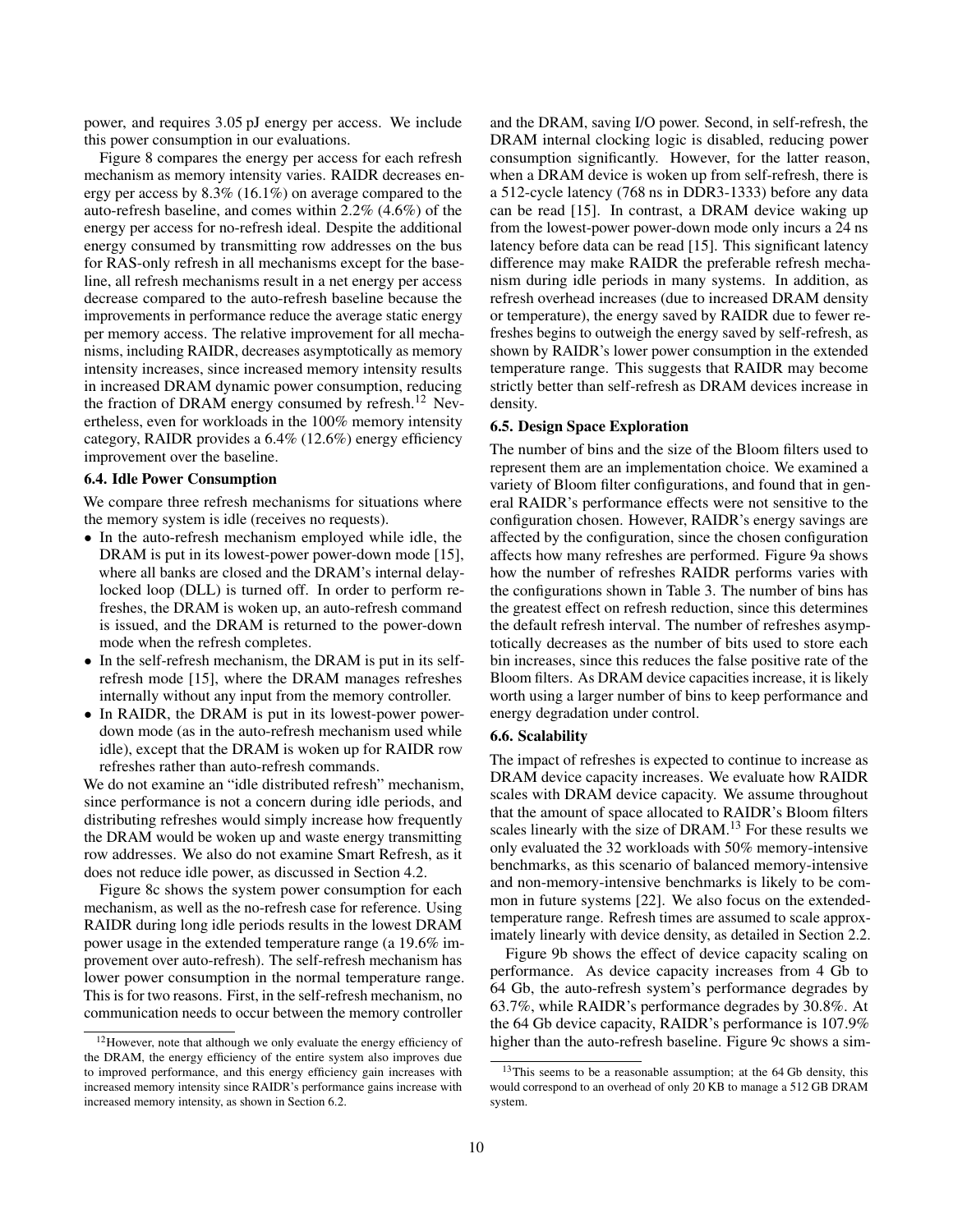| <b>Table 3: Tested RAIDR configurations</b> |  |
|---------------------------------------------|--|
|---------------------------------------------|--|

**Figure 9: RAIDR sensitivity studies**

#### 6.8. Future Trends in Retention Time Distribution

ilar trend for the effect of device capacity scaling on energy. As device capacity scales from 4 Gb to 64 Gb, the auto-refresh system's access energy increases by 187.6%, while RAIDR's access energy increases by 71.0%. At the 64 Gb device capacity, RAIDR's access energy savings over the auto-refresh baseline is 49.7%. These results indicate that RAIDR scales well to future DRAM densities in terms of both energy and performance.

Although these densities may seem farfetched, these results are potentially immediately relevant to 3D die-stacked DRAMs. As discussed in Section 3.7, a 3D die-stacked DRAM is likely to operate in the extended temperature range, and its ability to parallelize refreshes to hide refresh overhead is limited by shared chip power. Therefore, a DRAM chip composed of multiple stacked dies is likely to suffer from the same throughput, latency, and energy problems caused by refresh as a single DRAM die with the same capacity operating at high temperatures. As a result, RAIDR may be applicable to 3D die-stacked DRAM devices in the near future.

#### 6.7. Retention Error Sensitivity

As mentioned in Section 2.3, a DRAM cell's retention time is largely dependent on whether it is normal or leaky. Variations between DRAM manufacturing processes may affect the number of leaky cells in a device. We swept the fraction of leaky cells from  $10^{-6}$  to  $10^{-5}$ . Even with an order of magnitude increase in the number of leaky cells, RAIDR's performance improvement decreases by only 0.1%, and energy savings decreases by only 0.7%.

Kim and Lee [21] show that as DRAM scales to smaller technology nodes, both the normal and leaky parts of the retention time distribution will narrow, as shown in Figure 10. Since this would lead to a *decrease* in the proportion of very weak cells in an array, RAIDR should remain effective. To confirm this, we generated a set of retention times corresponding to the distribution in Figure 10b and confirmed that RAIDR's performance improvement and energy savings changed negligibly (i.e. by less than  $0.1\%$ ).

## 7. Conclusion

We presented Retention-Aware Intelligent DRAM Refresh (RAIDR), a low-cost modification to the memory controller that reduces the energy and performance impact of DRAM refresh. RAIDR groups rows into bins depending on their required refresh rate, and applies a different refresh rate to each bin, decreasing the refresh rate for most rows while ensuring that rows with low retention times do not lose data. To our knowledge, RAIDR is the first work to propose a *low-cost* memory controller modification that reduces DRAM refresh operations by exploiting variability in DRAM cell retention times.

Our experimental evaluations show that RAIDR is effective in improving system performance and energy efficiency with modest overhead in the memory controller. RAIDR's flexible configurability makes it potentially applicable to a variety of systems, and its benefits increase as DRAM capacity increases.